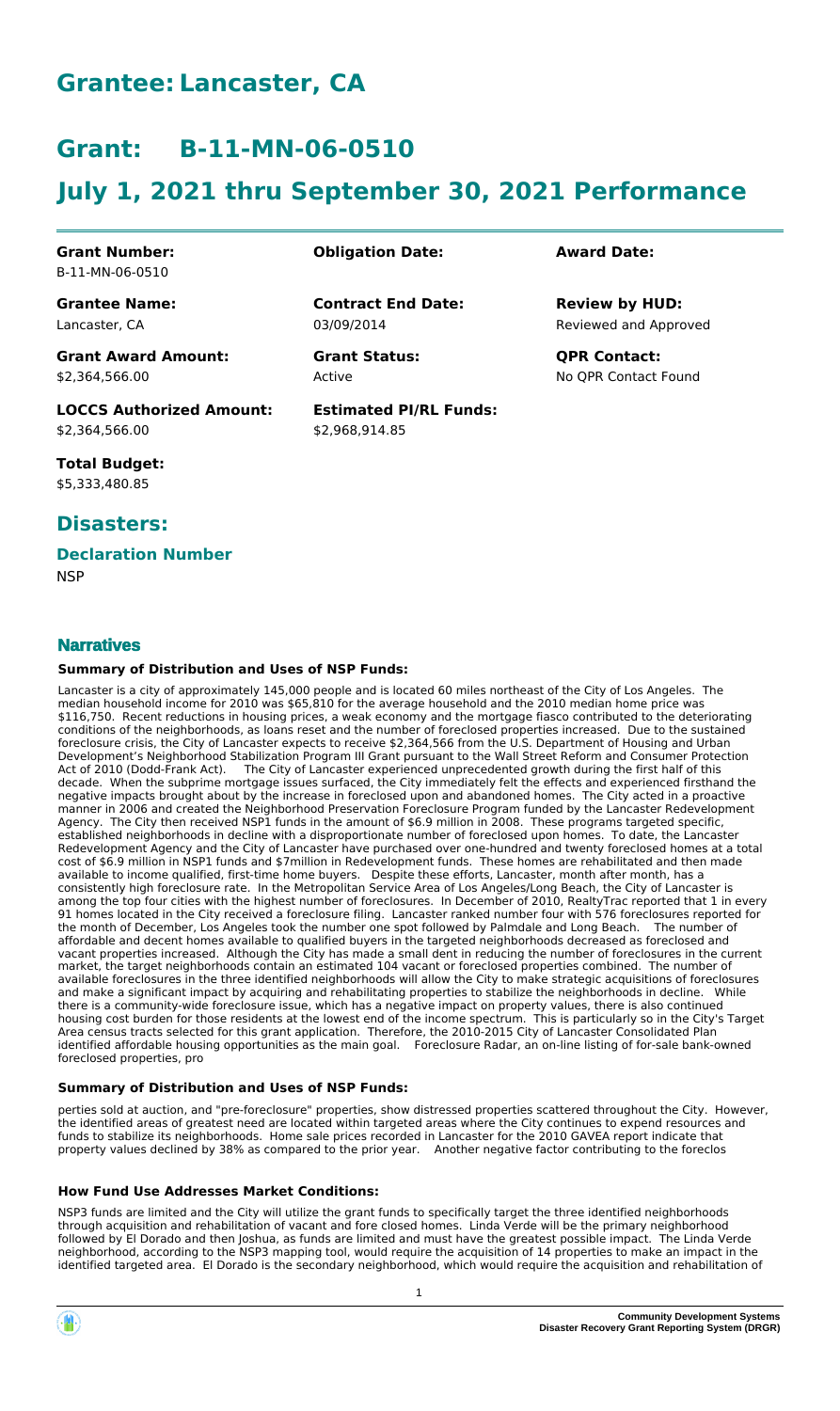20 properties. Joshua, on the other hand, would require a significant investment and the acquisition of 47 properties.

Based upon past costs associated with NSP1 stabilization and Agency preservation programs, each acquired foreclosed property will cost, on average, \$160,000 to acquire, rehabilitate, and maintain. Therefore, NSP3 funding in the amount of \$2,364,566 will allow the City to acquire 13 to 14 properties in accordance with Federal regulations. Fourteen acquired and rehabilitated homes will also allow the City to make a significant impact in addressing the foreclosure crisis in the primary target area.

Changing market conditions will allow the City to focus on El Dorado or Joshua if the foreclosed and vacant properties in Linda Verde become scarce or difficult to acquire. In addition, NSP3 funding will remain targeted in a specific area of greatest need, as each neighborhood is adjacent to one another. Improving conditions in one neighborhood should carry over on into the next and have a stabilizing effect for the whole area.

The City does not anticipate utilizing any NSP3 funds to address multi-family units, as most of those units have quickly been acquired and rehabilitated by private entities. Single-family homes, however, are the primary focus, as these contribute to crime, blight and depressed property values in the identified established neighborhoods.

#### **Ensuring Continued Affordability:**

The City of Lancaster shall ensure, to the maximum extent practicable and for the longest feasible term, that the sale, rental, or redevelopment of abandoned and foreclosed-upon homes and residential properties remain affordable to individuals or families with incomes below 120 percent of area median income or, for units originally assisted with funds to individuals and families with incomes below 50 percent of area median income.

The City of Lancaster, in order to ensure continued affordability to the maximum extent practicable and for the longest term feasible for the properties it assists with NSP3 funds, will record affordability covenants that will run for a period of 45 years. The City, in addition, will obtain promissory notes and record trust deeds to secure the NSP3 funds it invests in these properties. Affordability covenants and restrictions will have a 45 year term, and will require payment in full if the owner fails to comply with the terms of the covenants.

The resale price, as determined by the City of Lancaster, must be affordable to the new purchaser and may not exceed the affordable housing cost for a low-income household. Resale of the property by the participants during the affordability period to a new purchaser that is not a low-income household, does not intend to occupy the property as a primary residence, or the resale price is not an affordable price, the City shall recapture the entire amount of the City loan, including principal, accrued interest and other applicable loan charges.

During the affordability period, should participant transfer the property title, not occupy the property as a primary residence or not comply with any portion of the loan agreement, the City shall recapture the entire amount of the City loan, including principal, accrued interest and other applicable loan charges.

Continued affordability will be ensured for the entire period of affordability through monitoring, following the specific HOME monitoring requirements as defined in 24 CFR Part 92.

#### **Definition of Blighted Structure:**

The City of Lancaster defines a "Blighted Structures" in accordance with Section 33031(a) of the California Health and Safety Code: 33031(a). This subdivision describes physical conditions that cause blight:

Buildings in which it is unsafe or unhealthy for persons to live or work. These conditions may be caused by serious building code violations, serious dilapidation and deterioration caused by long-term neglect, construction that is vulnerable to serious damage from seismic or geologic hazards, and faulty or inadequate water or sewer utilities.

(2) Conditions that prevent or substantially hinder the viable use or capacity of buildings or lots. These conditions may be caused by buildings of substandard, defective, or obsolete design or construction given the present general plan, zoning, or other development standards.

(3) Adjacent or nearby incompatible land uses that prevent the development of those parcels or other portions of the project area.

(4) The existence of subdivided lots that are in multiple ownership and whose physical development has been impaired by their irregular shapes and inadequate sizes, given present general plan and zoning standards and present market conditions.

### **Definition of Affordable Rents:**

The City of Lancaster will define affordable rents pursuant to the requirements of the federal HOME Program for very low income rents: "A rent that does not exceed 30 percent of the adjusted monthly income of a family whose annual income equals 50 percent of the median income for the area as determined by the U.S. Department of Housing and Urban Development, with adjustments for household size and numbers of bedrooms in the unit." These maximum rents will be in accordance with HUD regulations at 24 CFR 92.252.

#### **Housing Rehabilitation/New Construction Standards:**

The City of Lancaster will ensure that all rehabilitation of residential properties utilizing NSP3 funds comply with applicable laws, codes and other requirements relating to housing safety, quality, and habitability, in order to sell, rent, or redevelop such homes and properties. The City is prepared to install Energy Star appliances in homes requiring modest rehabilitation. In addition, all homes requiring substantial rehabilitation will meet or exceed the Energy Star for new homes standard.

The City of Lancaster has taken great strides to preserve and develop affordable housing that provides for a sustainable environment for our families, residents, and future. All homes developed through the NSP3 program will be rehabilitated with a focus on reducing the overall cost of ownership while creating a healthier environment, more energy efficient and healthier homes for our residents.

#### **Grantee Contact Information:**

City of Lancaster 44933 North Fern Avenue Lancaster, CA 93534

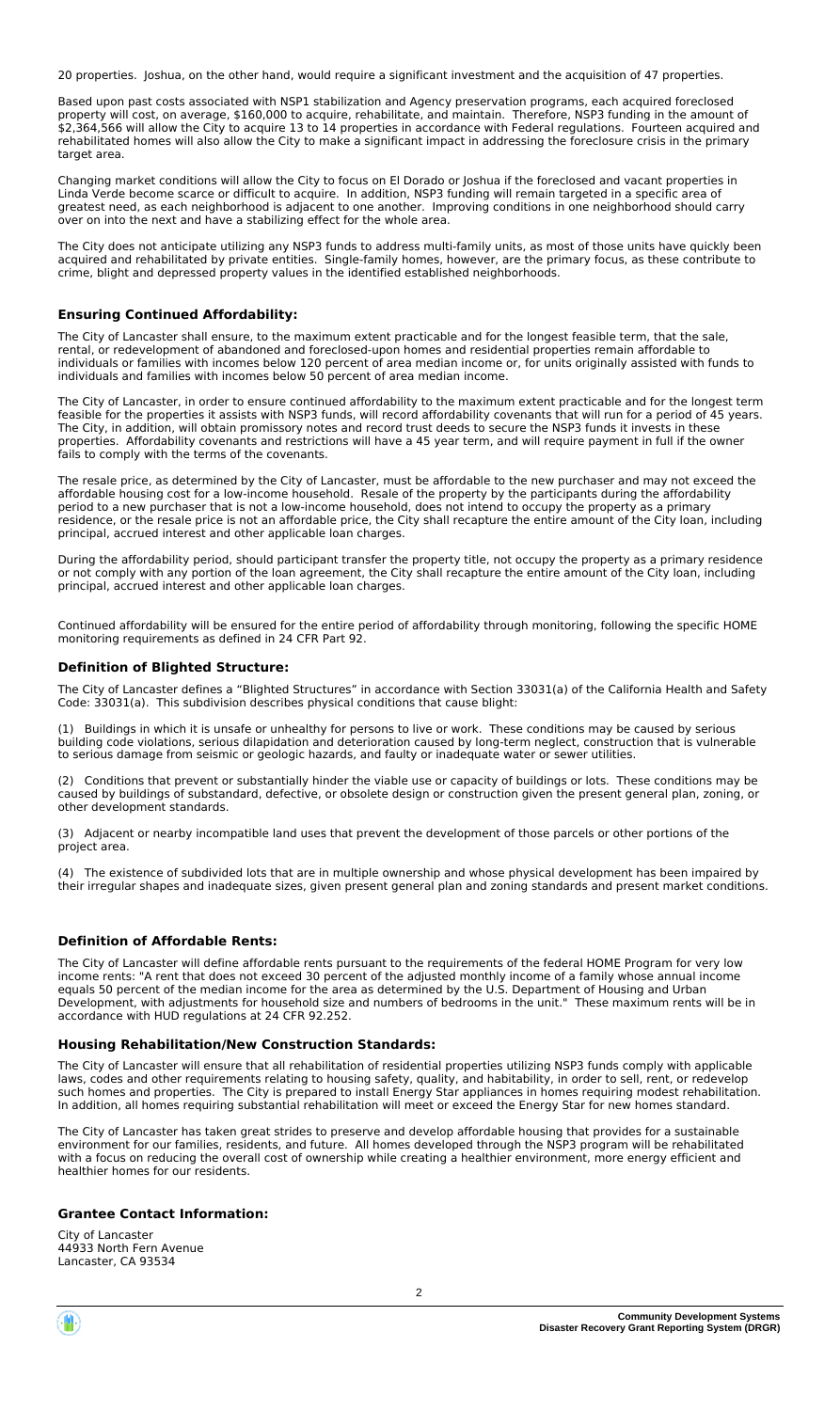## **Vicinity Hiring:**

The City of Lancaster will also ensure compliance with NSP3 regulations for Section 3 and "vicinity" hiring and to make efforts to market new jobs associated with the project to individuals or companies within the "vicinity" of the project as described in NSP3.

## **Procedures for Preferences for Affordable Rental Dev.:**

The City does not anticipate utilizing any NSP3 funds to address multi-family units, as most of those units have quickly been acquired and rehabilitated by private entities. Single-family homes, however, are the primary focus, as these contribute to crime, blight and depressed property values in the identified established neighborhoods.

| <b>Overall</b>                                     | <b>This Report Period</b> | <b>To Date</b> |
|----------------------------------------------------|---------------------------|----------------|
| <b>Total Projected Budget from All Sources</b>     | \$0.00                    | \$5,333,480.85 |
| <b>Total Budget</b>                                | \$0.00                    | \$5,333,480.85 |
| <b>Total Obligated</b>                             | \$0.00                    | \$5,333,480.85 |
| <b>Total Funds Drawdown</b>                        | \$0.00                    | \$4,193,766.28 |
| <b>Program Funds Drawdown</b>                      | \$0.00                    | \$2,265,048.22 |
| <b>Program Income Drawdown</b>                     | \$0.00                    | \$1,928,718.06 |
| <b>Program Income Received</b>                     | \$0.00                    | \$2,319,574.98 |
| <b>Total Funds Expended</b>                        | \$0.00                    | \$5,108,705.65 |
| <b>HUD Identified Most Impacted and Distressed</b> | \$0.00                    | \$0.00         |
| <b>Other Funds</b>                                 | \$0.00                    | \$0.00         |
| <b>Match Funds</b>                                 | \$0.00                    | \$0.00         |
| Non-Match Funds                                    | \$0.00                    | \$0.00         |
| <b>Funds Expended</b>                              |                           |                |

| <b>Overall</b>                                       | <b>This Period</b> | <b>To Date</b> |
|------------------------------------------------------|--------------------|----------------|
| The Lancaster Redevelopment Agency, 44933 North Fern | \$0.00             | \$5,108,705.65 |

# **Progress Toward Required Numeric Targets**

| <b>Requirement</b>                       | <b>Target</b>  | <b>Projected</b> | <b>Actual</b>  |
|------------------------------------------|----------------|------------------|----------------|
| <b>Overall Benefit Percentage</b>        | 99.99%         | $.00\%$          | $.00\%$        |
| <b>Minimum Non Federal Match</b>         | \$.00          | \$.00            | \$.00          |
| <b>Overall Benefit Amount</b>            | \$4,996,524.55 | \$.00            | \$.00          |
| <b>Limit on Public Services</b>          | \$354.684.90   | \$.00            | \$.00          |
| <b>Limit on Admin/Planning</b>           | \$236,456.60   | \$336,456.60     | \$232,709.04   |
| <b>Limit on Admin</b>                    | \$.00          | \$336,456.60     | \$232,709.04   |
| <b>Most Impacted and Distressed</b>      | \$.00          | \$.00            | \$.00          |
| <b>Progress towards LH25 Requirement</b> | \$1,333,370.21 |                  | \$1,270,518.38 |

# **Overall Progress Narrative:**

Due to staff turnover the QPR was not updated on time. The QPR for the 2022 Q1 April 30th deadline reporting period will reflect the current status of the program.

# **Project Summary**

**Project #, Project Title This Report To Date**

**Program Funds Drawdown** **Project Funds Budgeted**

**Program Funds Drawdown**